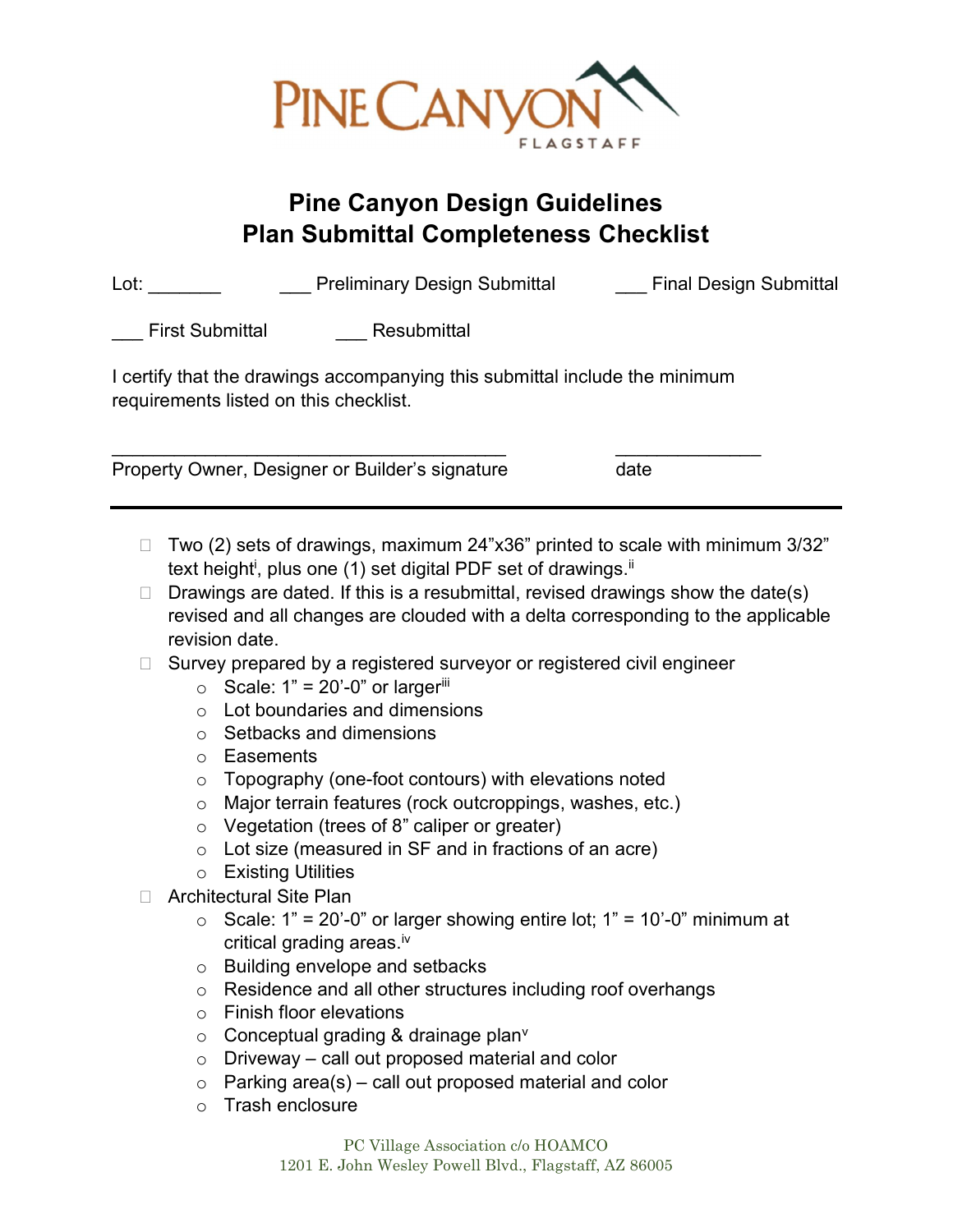Pine Canyon Design Guidelines Lot: \_\_\_\_\_\_\_ Plan Submittal Completeness Checklist Page 2 of 3

- o Mechanical equipment locations and proposed screening
- o Proposed utility meter locations and underground utility routing
- o Walls and fences
- o Address sign
- o Location and size of existing trees. Indicate which trees are proposed to be removed.
- o Area calculations
	- **Total Livable Area**
	- **Total Non-Livable Interior Area (garage, storage, etc.). Show area** for each space.
	- **Total Outdoor Porch / Patio / Deck Area**
	- **Total Area of Driveway and Paving**
	- Total Disturbed Area Calculation measured in SF and as a percentage of the gross lot area.
- □ Floor Plans
	- $\circ$  Scale: 1/8" = 1'-0" or larger
	- o Exterior building dimensions
	- o Interior garage dimensions
	- o Dimension of garage door to wall face
- Roof Plan
	- $\circ$  Scale: 1/8" = 1'-0" or larger
	- $\circ$  Roof overhang dimensions all overhangs
	- o Roof pitches all roofs
	- o Proposed materials and colors
- □ Exterior Elevations
	- $\circ$  Scale: 1/8" = 1'-0" or larger
	- $\circ$  Topography existing and proposed
	- o Dimensioned grade to ridge heights
	- o Proposed materials and colors

## **Additional Requirements for Final Design Submittal**

- $\Box$  Grading & Drainage Plan prepared by a registered civil engineer<sup>ii</sup>
	- $\circ$  Scale: 1" = 20'-0" or larger showing the site area where existing grades are proposed to change;  $1" = 10'$ -0" minimum at critical grading areas.<sup>iv</sup>
	- o Building envelope and setbacks
	- o Proposed residence and all other structures
	- o Downspout locations (if any) and edges of roofs that will have sheet flow. Show roof area being drained and slope.
	- $\circ$  Driveway and parking area(s)
	- o Finish floor elevations
	- $\circ$  Existing topography  $@$  one-foot contours